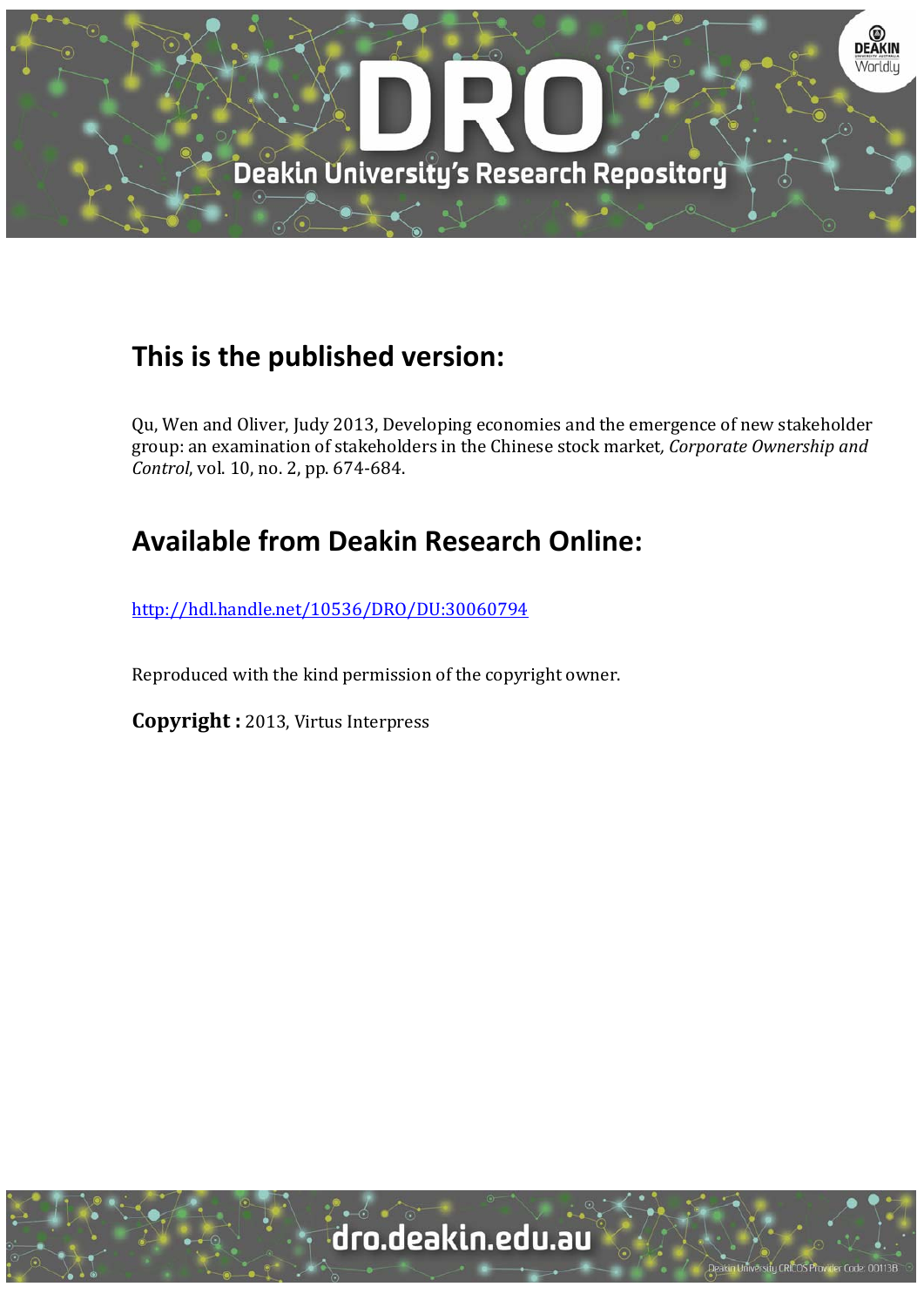### DEVELOPING ECONOMIES AND THE EMERGENCE OF NEW STAKEHOLDER GROUP: AN EXAMINATION OF STAKEHOLDERS IN THE CHINESE STOCK MARKET

#### *Wen Qu\*, Judy Oliver\*\**

#### Abstract

As a consequence of the development of the Chinese economy, there has been an emergence of "new" stakeholder groups for the Chinese listed firms. New stakeholder groups include creditors, regulatory agencies, private investors, professional associations and environmentalists. With the use of secondary data, a review was undertaken to explore the emergence of these new stakeholder groups and discuss their influence over listed firms in China. The stakeholder typology developed by Mitchell et al (1997) is used to identify stakeholder attributes of each stakeholder group and assess their stakeholder power. The changes of stakeholder power over the years mirror China's transition from a centrally planned economy to a more market oriented one.

Keywords: Stakeholders, Chinese Economy, Stock Market, Investors, Stakeholder Theory

*\*D eakin G raduate School of B usiness, F aculty of B usiness and L aw , D eakin U niversity, 70 E lgar R oad, B urw ood, V ictoria, 3125, A ustralia Tel: 61 3 9244 5440 F ax: 61 3 9244 5533 E m ail: w en.qu@ deakin.edu.au \*\*Sw inburne U niversity, A ustralia* 

#### Introduction

Since the inception of economic reforms in 1979, China has had one of the world's fastest-growing economies. The economic reforms have allowed market prices and private investors to play a significant role in production and trade, and enabled the Chinese economy to become substantially integrated into the world economy (OECD, 2010). The establishment of the Chinese stock market is a direct outcome of the economic reform in China. The Shanghai and Shenzhen Stock Exchanges were officially opened in 1990 and 1991, respectively. Since its establishment, the Chinese stock market has been transformed from a fledgling, emerging market to the largest emerging stock market in the world. It is now the biggest stock market in Asia outside Japan, with 2,342 firms listed on two stock exchanges and a total market capitalization equivalent to nearly US\$3 trillion at the end of 2011 (CSRC, 2011). At the same time, there were 165 million investor accounts in the A-share market, including 162 million individual investor accounts, or 98.18% of the total (CSRC, 2011). For over a decade, publicly-listed firms have benefited most from the fast expansion of the Chinese stock market, raising more than US\$96.6 billion of capital funds from public investors (CSRC, 2009). As a consequence of the rapid development of the Chinese economy, the emergence of new stakeholder groups can be seen in China, most notably private investors, creditors and professional associations. This paper aims to discuss the changes that have taken place in the Chinese economy which has given rise to these new stakeholder groups, explore the attributes of each stakeholder group and assess their stakeholder power over listed firms in China.

#### Stakeholder Theory

The underlying theoretical foundation for this study is stakeholder theory and stakeholder typology developed from it. Stakeholder theory suggests that firms are not just a nexus of contracts; they should go beyond shareholders and be responsible for a range of stakeholders including customers, suppliers, employees, creditors and communities (Freeman, 1984). Stakeholder management is important for firms to survive and be successful in the longterm as each stakeholder group supplies the firm with critical resources or makes a contribution to the firm(Deegan, 2006). In exchange, each group expects its interests to be satisfied by inducements (March and Simon, 1958). As Hill and Jones (1992) described, investors provide the firm with financial capital. In exchange, they expect the firm to maximize the risk-adjusted return on their investment. Creditors provide the firm with finance and, in exchange, expect their loans to be repaid on schedule. Management and employees provide firms with time, skills and human capital commitments. In exchange, they expect fair income

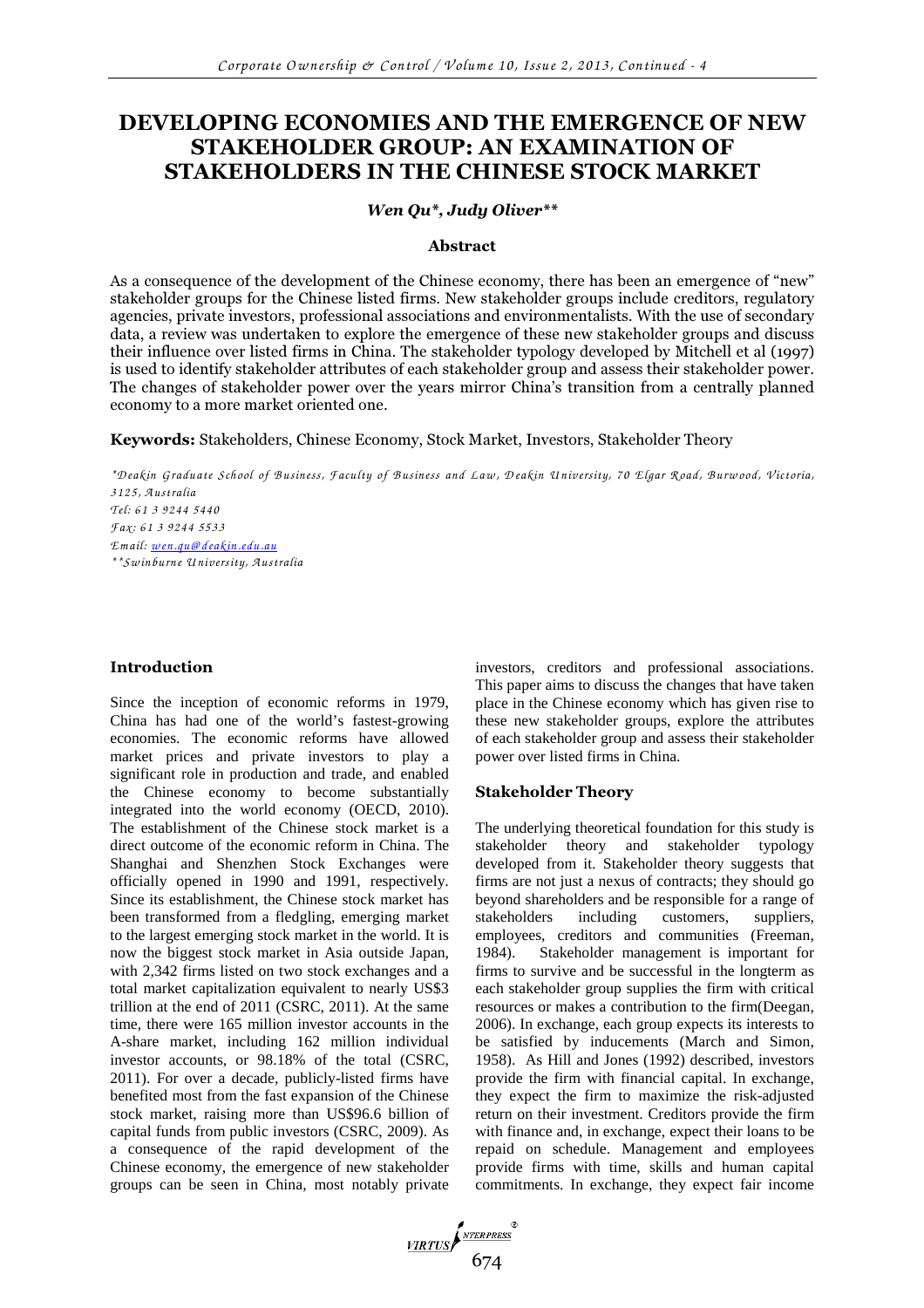and adequate working conditions. Customers supply the firm with revenues and expect value for money in exchange. Suppliers provide the firm with inputs and seek fair prices and dependable buyers in exchange. Local communities provide the firm with locations, local infrastructures and perhaps favorable tax treatment. In exchange, they expect corporate citizens who enhance and/or do not damage their quality of life. The general public, as tax payers, provide the firm with a national infrastructure. In exchange, they expect corporate citizens who enhance and/or do not damage their quality of life and do not violate the rules of the game established by the public through their legislative agents.

As the ultimate goal of corporate decisions is market place success, good stakeholder-firm relationship management is instrumental to assure revenues, profits and, ultimately returns to shareholders (Pfeifer and Salancik, 1978; Berman et al., 1999). However, this does not mean that all stakeholders are treated in the same way by firms due to managers' time and cognitive constraints. In order to achieve the firm's strategic objectives, Roberts (1992), suggests that one of the major roles of corporate management is to assess the importance of meeting different stakeholders' demands because as stakeholder power increases, the importance of meeting stakeholders' demands increases accordingly. This view is supported by others who consider that given the constraints faced by managers they will give their attention to the more "powerful" stakeholders (Scott and Lane, 2000; Bailey et al., 2000; and Nasi et al., 1997). Power is viewed as a function of the stakeholder's degree of control over resources required by the firm, especially financial resources (Ullmann, 1985).For example, a study by Neu et al. (1998) found that firms were more responsive to the demands or concerns of financial stakeholders including shareholders, creditors and government regulators, than the concerns of environmentalists. Another challenge to corporate management is in relation to their operating and reporting behaviors because of the expectation and power relativities of various stakeholder groups changing over time (Friedman and Miles, 2002; Unerman and Bennett, 2004).

The rapid changes in the Chinese economy over the last thirty years and the growth and maturity of the stock market allows for the examination of how new stakeholder groups have emerged as a consequence of the changing market conditions and to examine the power relativities of each stakeholder group.

#### Methodology

Secondary data sources will be used to identify major stakeholders and their attributes relating to the Chinese stock market. To assist with the analysis reference will be made to the stakeholder typology developed by Mitchell et al. (1997). The typology classifies stakeholders into latent stakeholders, expectant stakeholders and definitive stakeholders depending on the possession of one, two or all three relationships attributes: power, legitimacy and urgency. The power attribute refers to a stakeholder's power to influence the firm, and power is defined by Pfeifer (1981, p.3) as "a relationship among social actors in which one social actor, A, can get another social actor, B, to do something that B would not otherwise have done". The legitimacy attribute refers to the legitimacy of the stakeholder's relationship with the firm and, legitimacy in this context, is defined as a generalized perception or assumption that the actions of an entity are desirable, proper, or appropriate within some socially-constructed system of norms, values, beliefs and definitions. Legitimacy of a claim on a firm is based on contract, exchange, legal title, moral right, at-risk status or moral interest in the harms and benefits generated by company actions (Agle et al., 1999). Power and legitimacy are defined as core stakeholder attributes. The urgency attribute refers to the urgency of the stakeholder's claim on the firm, and urgency is defined as the degree to which stakeholder claims call for immediate attention. Agle et al. (1999) further explain that stakeholder urgency is a multidimensional notion that includes both criticality and temporality, with a stakeholder claim considered to be urgent both when it is important and when delay in paying attention to it is unacceptable.

Latent stakeholders are those possessing only one of the three attributes and include dominant (power), discretionary (legitimacy) and demanding (urgency) stakeholders. Expectant stakeholders are those possessing two attributes, and include dominant (power and legitimacy), dependent (legitimacy and urgency) and dangerous (power and urgency) stakeholders. Definitive stakeholders are those possessing all three attributes. Individuals or entities possessing none of the attributes are non-stakeholders or potential stakeholders.

As mentioned earlier there is a view that managers give their attention to certain stakeholders who are deemed more "powerful" and the theory of stakeholder salience predicts that firms do not respond to all stakeholders equally, rather, managers prioritize stakeholder relationships. Mitchell et al. (1997) define stakeholder salience as the degree to which managers give priority to competing stakeholder claims. For example, shareholders and creditors place emphasis on firms' profitability and wealth creation, while public interest groups, including environmentalists, focus on the impact of firms' operations on the environment. Stakeholder salience is positively associated with the cumulative number of the three stakeholder attributes (Mitchell et al., 1997). Stakeholder salience will be high where all three of the stakeholder attributes - power, legitimacy and urgency - are perceived by managers to be present. Stakeholder salience will be low where only one of

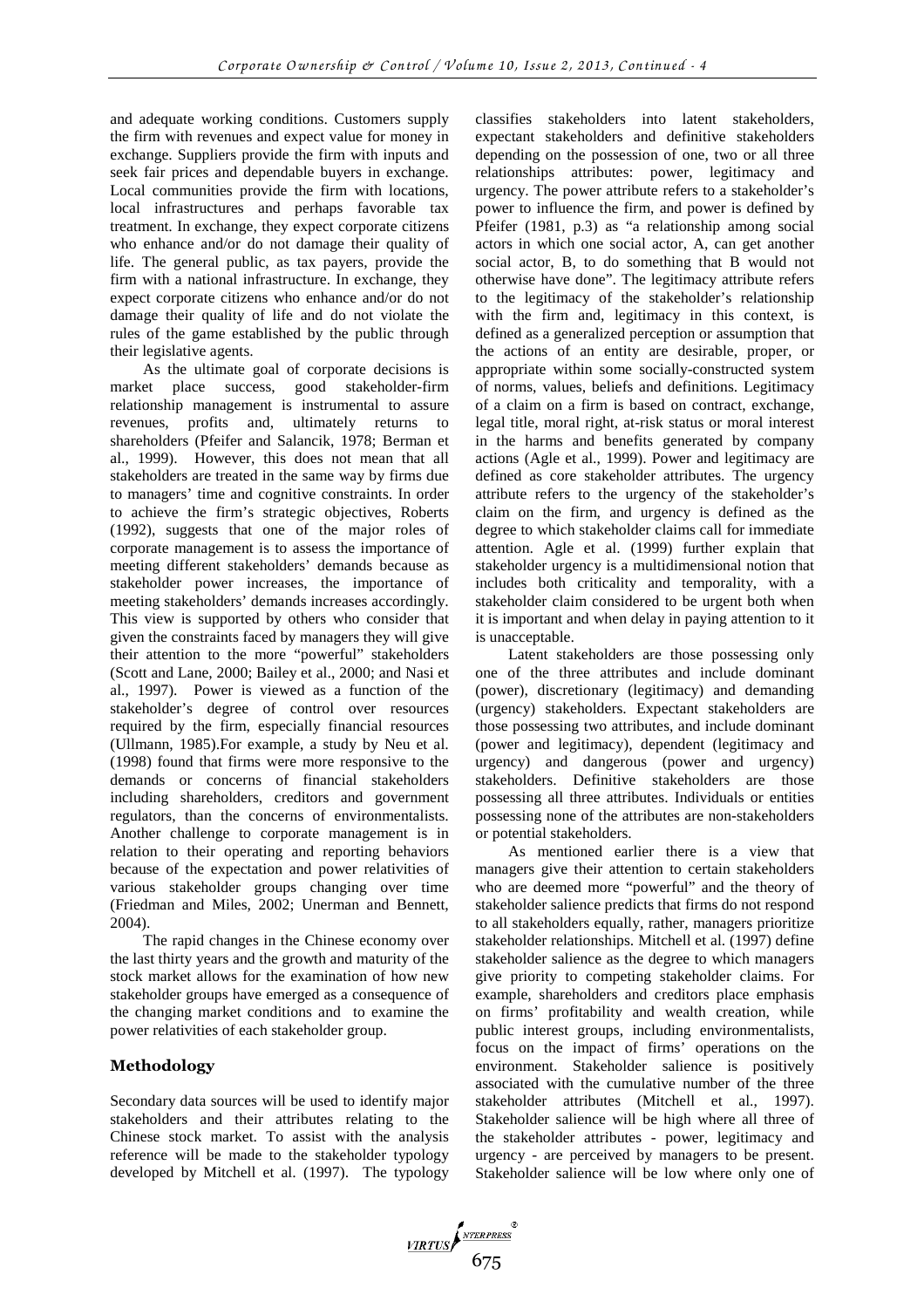the stakeholder attributes is perceived by managers to be present. The Mitchell et al. (1997) theoretical model of stakeholder salience is tested and confirmed by Agle et al. (1999). The empirical results of Agle et al. (1999) confirm that, in the minds of CEOs, the stakeholder attributes of power, legitimacy and urgency are individually and cumulatively related to stakeholder salience. Their findings suggest that these stakeholder attributes affect the degree to which top managers give priority to competing stakeholders.

The stakeholder typology developed by Mitchell et al. (1997)is shown in figure 1 below.



#### **Figure 1.** Stakeholder typology: one, two or three attributes present

Source: Mitchell, Agle and Wood, 1997, p. 874

#### Discussion

Prior to 1978, state-owned enterprises (SOEs) in China were rigidly controlled by the Chinese government with all equipment and raw materials supplied by the government. As part of the central planning system, the government determined the prices of material, products, suppliers and customers of SOEs. The control of China's enterprises rested primarily with the inside nominated managers who, in turn, were often controlled and supported in various forms by the Party and ministerial associates (Tam, 2002). The function of managers, who served as the Party's agents, was solely to supervise the production process and ensure the actualization of government plans (Lin and Tan, 1999). In terms of capital resources of SOEs, state funds were collected through fiscal and other means of revenue collection and siphoned off to SOEs. The government, therefore, placed little weight on commercial banking and the capital market as active players in financial intermediation (Suzuki et al., 2008). Due to the government being the sole stakeholder of the SOEs, the Chinese economy had stagnated for a long period of time. The government gained the profits but also bore the losses as the ultimate owner of the SOEs, and managers and employees had no incentives to maximize the profitability of the SOEs (Xu and

Wang, 1999). As a consequence this bred a culture of low productivity in SOEs.

As part of the economic reform in China, SOE reforms were launched in 1978. The essence of SOE reforms was a gradual relaxation of state central planning, implementation of various kinds of profit sharing schemes and increased autonomy over decision-making conferred to SOEs, and especially to the managers of SOEs (Qiang, 2003; Ren et al., 2005). As a consequence of these reforms new stakeholder groups have emerged, in particular, creditors, public investors, regulatory agencies, professional associations and environmentalists. We devote the following sections to thediscussion of these emerging stakeholder groups' stakeholderattributes and relative power base by reference to the Mitchell et al. (1997) typology.

#### Creditor Stakeholder Group

In respect of financing the SOEs' operations, the Chinese government in 1983 transformed the state budget allocations into loans, which were funded by four state-owned commercial banks. The state-owned bank loans, therefore, replaced the government budget allocation and the major creditor stakeholder of SOEs was changed from the Chinese government to stateowned banks. Although banks were the main financial

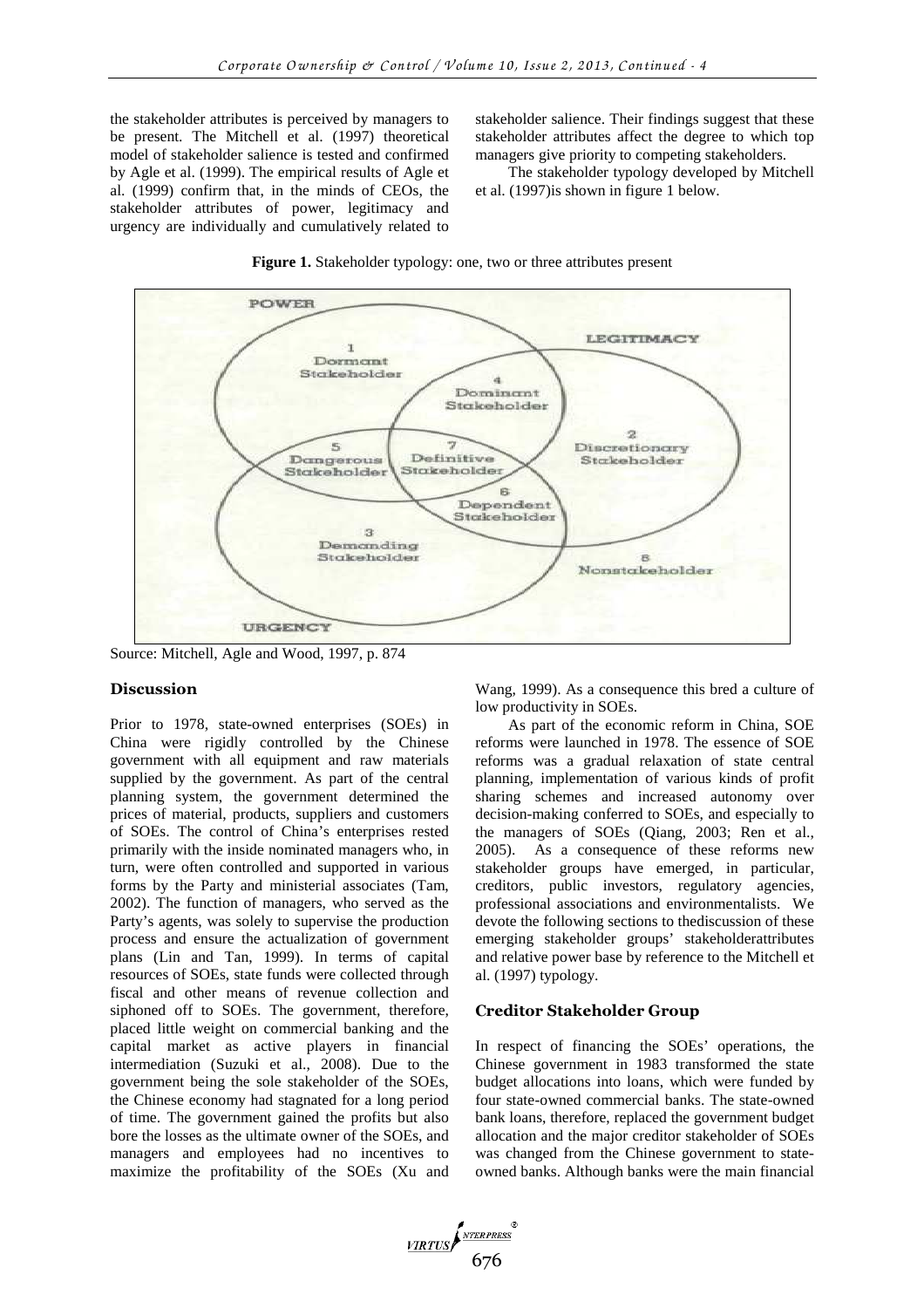resource provider of SOEs, banks did not have any power over SOEs in terms of whether to lend funds to them. In fact, the government prevented banks from operating on purely commercial terms with revenue generating activities, by forcing banks to provide subsidized lending to SOEs.

Since the emergence of the capital market in China in the early 1990's, some SOEs have been transformed into shareholding companies, obtaining funds for further development and expansion from public investors. However, the majority of poorlymanaged and inefficient SOEs in China still relied upon bank loans. To avoid the potential social unrest caused by a high unemployment rate, the government felt obligated to support unprofitable SOEs by requesting state-owned commercial banks to extend loans or even provide the SOEs with more funds, with little consideration given to the borrowers' repayment capacity (Xu, 2005). This situation led to the many non-performing loans (NPL) which the China Banking Regulatory Commission (CBRC) reported was the equivalent US\$340 billion in NPLs in the financial system by the end of 2004. Pricewaterhouse Cooper's China NPL Investor Survey 2004, however, reveals a figure as high as US\$500 billion (Xu, 2005).The Chinese government assisted state-owned commercial banks to "unload" huge non-performing loans from their books. In 1999, as a solution for tackling the NPL problem, the government established four financial asset management companies (AMCs) and transferred the equivalent of US\$55 billion of non-performing loans to those companies (Xinhua Press, 2005). The function of AMCs is to focus exclusively on debt collection. In addition, the four AMCs are allowed to negotiate with the borrowing state-owned enterprises and conduct a series of debt-to-equity swaps. In this way, the debts are transferred into equities and the AMCs have gained control over some enterprises (China Daily, 2005). The massive disposal of NPLs to AMCs has dramatically reduced the NPL ratio of banks and financial institutions.

As a result of the World Trade Organization (WTO) agreement, China has opened the banking and financial service market to foreign financial rivals, with public listing one of the strategies to achieve these goals. This has led the banking and financial institution industry in China to be more independent, transparent and profit-driven. By the end of 2011 there were twenty-eight national and regional commercial banks listed in the Chinese stock market. The two most publicized public listings are the China Construction Bank and the Bank of China. The former was listed on the Hong Kong Stock Exchange in 2005 and the latter on the Shanghai Stock Exchange in 2006. The other two state-owned commercial banks, China Industrial and Commercial Bank and China Agrisocial Bank, were listed in 2007 and 2008, respectively.

The listing of commercial banks and the further opening up of the banking market to foreign financial institutions has led to some positive changes in the Chinese banking industry (Petkova, 2008). First, the Chinese banks began to adopt international practices regarding balance sheet criteria in which the capital ratios are based on the risk involved. Secondly, banks started to apply commercial lending criteria. In their lending activities, banks have been disconnected from the government-based policy and have shifted to lending based on generally accepted commercial banking techniques. To reduce NPLs, banks have strengthened the finances and management of SOEs. In 2007, the National People's Congress passed the new Bankruptcy Law, aiming to reduce the NPLs by ensuring better respect for creditors' rights. In the same year, some steps were taken to build national standards and networks for credit assessment. The central bank of China, the People's Bank of China (PBOC), has sought to develop a national credit information database and has urged banks to unify regulations. The China Securities Regulatory Commission (CSRC) has issued the Tentative Procedures for the Administration of Credit Ratings in the Securities Market (Petkova, 2008).

Therefore, the nature of the creditor for Chinese firms has changed significantly with the role overtime shifting from the government to private financiers. Financial Institutions have become one of the main sources of SOEs' capital when state-owned bank loans replaced the government's budget allocation in the early 1980s (Xu, 2005). As creditors for listed firms, the power possessed by this stakeholder group has changed during the past two decades. In the early stage of the economic reform, banks were under pressure from the government to provide "policy loans" to SOEs (Petkova, 2008). Banks, therefore, had no power to influence SOEs' performance and information disclosure. They also did not have an urgent claim over the actualization of their economic stake. Therefore, between the early 1980s and mid-1990s, creditors could only be classified as a discretionary stakeholder of SOEs. Factors such as the entrance of China into the WTO, the opening up of the Chinese banking market and the listing of several large commercial banks, have all contributed to the changes in the operation of the banking system in China. Now, profit-oriented banks provide firms with loans on commercial terms. Regardless of being stateowned or private, commercial banks were expected to earn interest revenue from borrowers and have their loans repaid. Creditors now have a stronger economic stake in listed firms. The power and urgency possessed by the state-owned banks over listed firms gradually increased with the disconnection between the government's loan policies and banks' commercial activities. Banks can now independently determine which enterprises they want to lend funds to and how to avoid non-performing loans (NPLs). Since the mid-1990s, the Chinese banks have

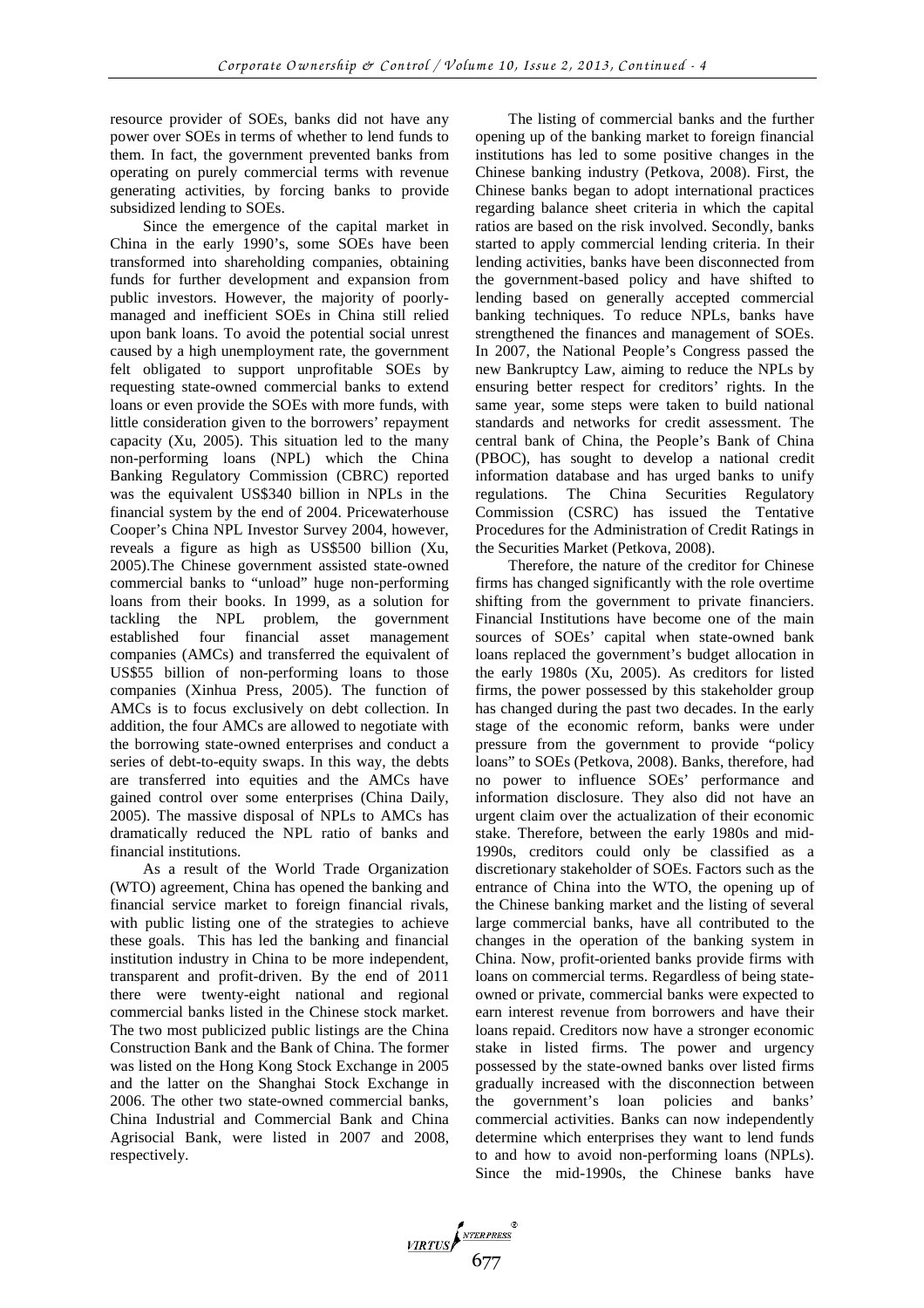developed stakeholder attributes of power and urgency. Therefore, financial institutions can nowbe classified as a definitive stakeholder of listed firms in the Chinese stock market.

#### *Regulatory Agency Stakeholder Group*

In the Chinese stock market, the regulatory agency group includes the Ministry of Finance (MOF), the China Security Regulatory Commission (CSRC) and the Shanghai and Shenzhen stock exchanges.By the use of the political process, regulatory agencies in China have political power (Freeman and Reed, 1983) over listed firms to ensure that the political stake of the Chinese government is actualized. The MOF has authoritative power over listed firms in terms of following accounting regulations and standards. The CSRC has power to regulate listed firms' conduct and information disclosure. The CSRC and both stock exchanges have employed a series of strategies and actions to achieve "investor protection". These actions include stipulating accounting and disclosure regulations, establishing a corporate governance régime, providing training for investors and independent directors, and imposing public sanctions against listed firms. These actions suggest an increased willingness by the Chinese leadership to subordinate the interests of controlling shareholders to the interests of other shareholders (Berkman, 2008). They have sent a clear and strong signal to listed firms over the years, that to legitimate their status in the Chinese stock market, listed firms need to devote themselves to protecting minority investors' interests by disclosing transparent information to investors.

Politically, a healthy capital market serves the government to further open up China's economy, enhance enterprise reform and attract more investments from both domestic and overseas investors. However, due to the problems of "one dominating state-owned share monopoly" and "insider control", the minority or public investors' interests have been expropriated by majority shareholders since the establishment of the stock market in China. Over the years, "investor protection" has been acknowledged by the regulatory agency group as one of the most important measures for supporting the steady growth of the Chinese stock market.In emerging markets with relatively weak legal systems, regulators can provide an effective substitute for ineffective judicial enforcement and provide an investor protection role (Glaeser et al., (2002; Chen et al., 2005; Berkman, 2008).In China, although the Chinese government has enacted the Company Law and the Security Law in recent years, the overall legal system is still relatively primitive by the standards of capitalist countries (Berkman, 2008). China's first civil compensation suit regarding a securities case reflects on one hand, the activism of the investment community in China. On the other hand, as Chen et al. (2005) suggest, one successful civil suit in the first 12 years of the Chinese stock market is a testament to the lack of legal redress in securities cases. Under the Security Law, a civil case against a listed firm can only be brought to the court after the CSRC has made an investigation. Class action lawsuits are not possible in China and so a lawsuit brought by an individual investor is very costly and has a low probability of success (Chen et al., 2005).

Aiming to promote and protect investor interest, the CSRC introduces, on average, twenty major policies each year to address the stock issue system, trading and supervision of listed firms (People's Daily, 2005c). Since the establishment of the CSRC in 1992, more than 300 regulations, rules, standards and guidelines concerning the securities market have been stipulated by the MOF and the CSRC. In respect of its enforcement, the CSRC declares that its major responsibilities are supervising security markets and exercising vertical power of authority over the regional and provincial supervisory institutions of the market, and investigating and penalizing activities violating securities and futures laws and regulations. The CSRC acknowledges that investors are expecting stronger supervision of listed firms' information. Firms that fail to provide the capital market with timely, adequate and transparent information will face severe penalties from the CSRC (People's Daily, 2005a). In the early and mid-1990s, the CSRC enforcement actions were weak and punishment was lax. Thus, in the earlier days, the CSRC was viewed as being ineffective (Chen et al., 2005). From 1998, the CSRC gained overall regulatory power and has over-riding control over the securities industry.

To enforce the Chinese accounting standards, the MOF, jointly with the CSRC, supervise financial accounting information disclosures made by listed firms on the Chinese stock market. The CSRC has the power to punish listed firms and their auditors if noncompliance with accounting standards and audit criteria or false financial information is found. Penalties for the CPA firms that do not apply appropriate standards can include cancellation of licenses, temporarily or permanently. By the end of 2004, the CSRC had completed the investigation of 851 cases and 953 related persons had been punished, most for disobeying the accounting standards and showing false information in their reports (CSRC, 2005).

The CSRC has also publicly pledged to improve the transparency of its own work to ensure the efficiency of capital market reforms and to curb corruption. In 2005, the CSRC further implemented the stock market reform plans mapped out by the State Council and steadily opened up the market. According to the chairman of the CSRC, strong protection of the interests of public investors is the priority for the reforms, and an accountability culture needs to be developed (CSRC, 2000). The CSRC has also increased its interaction with the media and the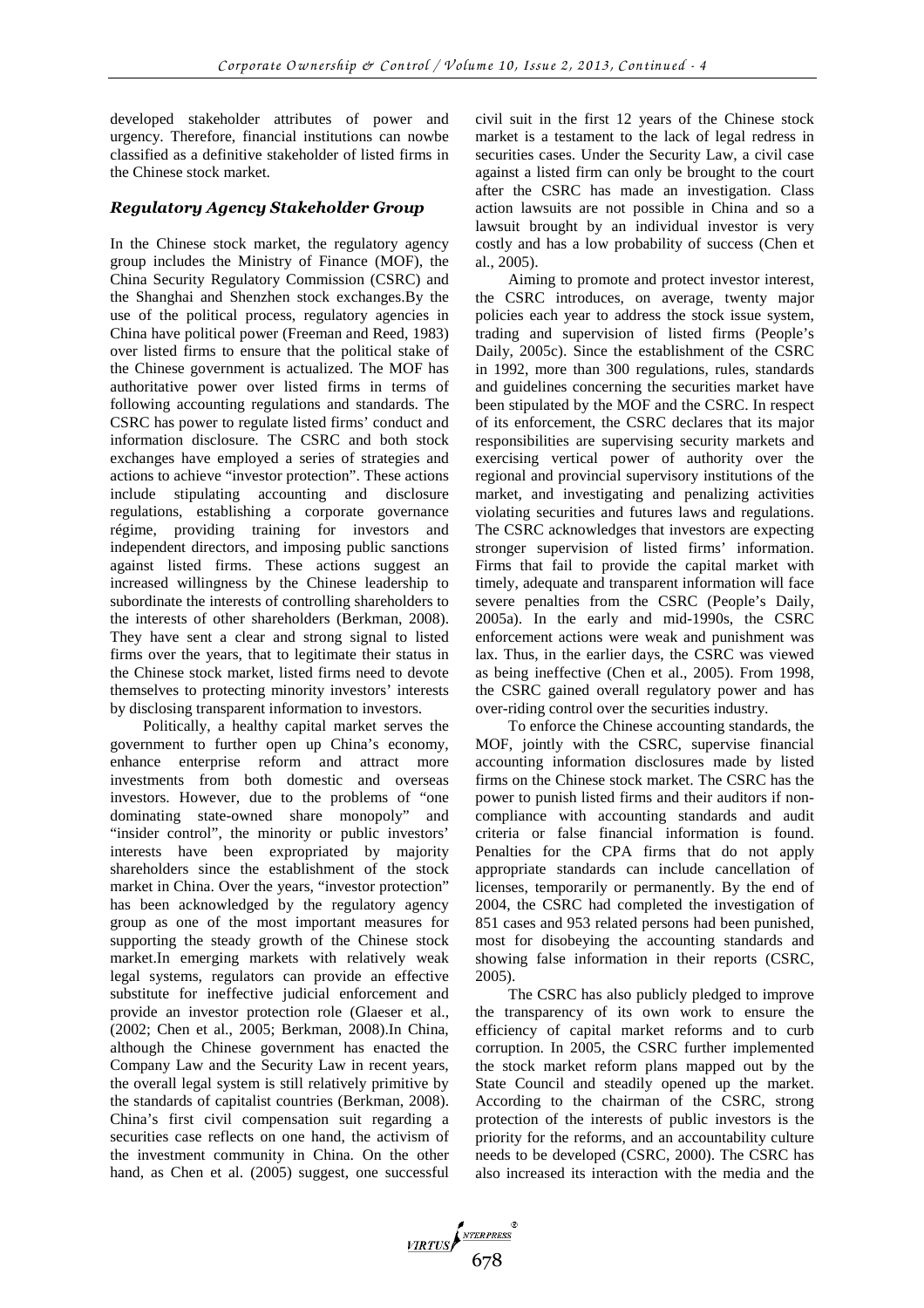public investors, such as offering more detailed introductions of the new policies to investors and conducting more interviews with the media.

Under the close supervision of the CSRC, Shanghai and Shenzhen stock exchanges established their own listing rules in 1998 and strengthened their roles in supervising information disclosure. While endeavoring to provide facilities for the securities trading and monitoring thereof, the two stock exchanges also participated in championing the improvement of corporate governance, especially in respect of protecting investors' interests and the transparency of information disclosure. In 2003, the Shenzhen Stock Exchange issued the *Guidelines on Protection of Investor Rights and Interests for Small and Medium Enterprises Board*. Article 12 of this guideline stresses that listed companies should "truthfully, accurately, completely and timely disclose the information that may significantly impact the price of stocks and derivatives or the decision-making of investors, and such information must not contain falsehoods, misleading statements or material omissions. The person with disclosure obligation shall, based on the principle of good faith, voluntarily disclose other information that is not required by laws, administrative regulations and rules, as well as the rules of the Exchange. Listed firms shall ensure that investors have equal access to the information disclosed and shall not make selective disclosure". Article 13 emphasizes that "when making voluntary disclosure of forward-looking financial information, listed companies shall follow the internal audit procedures, issue risk warnings to investors stating the assumption basis for such forward-looking information and any uncertainty involved and, in accordance with actual conditions and in a timely manner, modify the information previously disclosed".

In addition to releasing and implementing rules to regulate information disclosure by listed firms and safeguard the interest of public shareholders, these two stock exchanges also take some action to maintain the sustained development of the stock market. They monitor the dominant shareholders' illegal use of funds of listed companies; in conjunction with the assistance of local governments, they enforce state shareholders to return funds to listed companies to ensure the capital resources raised from the stock exchange are used for legitimized purposes. The regulatory department within the Shanghai Stock Exchange has also released reports to expose the bad behavior of some security investment companies in the stock market. It is complementary to Chinese accounting standards that disclosure is reasonable and systematically and efficiently enforced. It also helps to ensure that the Chinese accounting standards are properly implemented. Taking a similar attitude as the CSRC in respect of investor protection, the two stock exchanges also

undertake strong enforcement to promote transparent disclosure in the stock market.

Market reactions to the CSRC's actions are investigated by Chen et al. (2005) and Berkman (2008). Chen et al. (2005) provide empirical evidence on the impact of the regulatory agencies' enforcement actions on the valuation of listed firms. In their study, the authors identify 169 enforcement actions carried out by the CSRC in the period 1999-2003. Using event study research methodology, Chen et al. (2005) find that enforcement actions implemented by the CSRC have a negative impact on stock prices, with most firms suffering wealth losses of around 1-2% in the 5 days surrounding the event. Moreover, they find that firms have a greater rate of auditor change; a much higher incidence of qualified audit opinions; increased CEO turnover; and wider bid-ask spreads. The negative stock returns and the costly economic consequences for listed firms suggest that the regulatory agencies in the Chinese stock market have credibility and their actions have "teeth".

Berkman (2008) adopts an event study methodology to examine the stock market reactions to three newly-released regulations by the CSRC aimed at reducing expropriation from public investors by controlling shareholders. The three regulations were all introduced in the second quarter of 2000 and were partly motivated by China's successful attempt to gain entrance into the World Trade Organization (WTO). The first new regulation (released on May 18, 2000) substantially increased the rights of public investors at a firms' annual shareholders' meeting. The second regulation (released on June 6, 2000) prohibited the issuance of loan guarantees by a firm to its controlling shareholder, and the third regulation (released on June 26, 2000) improved the transparency and regulation of asset transfers to related parties. Berkman (2008) finds significant positive abnormal returns accrue to firms with weak governance, as proxied by the value of related-party transactions and a variety of less direct measures. These results are interpreted as evidence that securities market regulation can be effective in protecting public investors from expropriation in a country like China with weak judicial enforcement.

The regulatory agency group in the Chinese stock market has three strong stakeholder-attributes. This group legitimates its existence by establishing the regulatory framework of corporate disclosure in the Chinese stock market. The enforcement of the regulations and sanctions it has imposed show its power and urgency over listed firms in the stock market. If listed firms are de-listed by the stock exchange, not only do they lose an important source of capital, but also their reputation in society is damaged. Accordingly, the regulatory agency group can be identified as a definitive stakeholder for listed firms in the Chinese stock market.

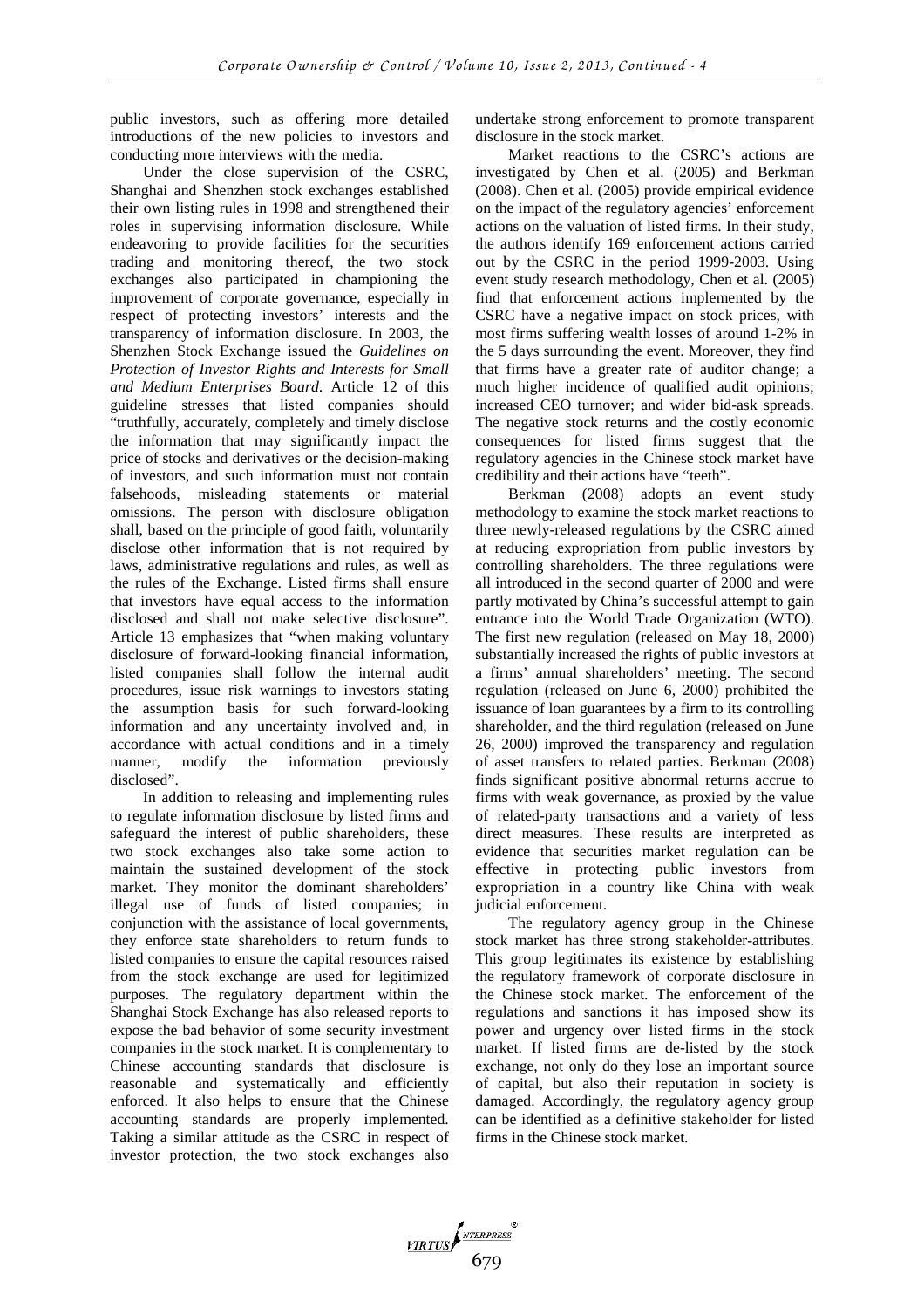#### *Investor Stakeholder Group*

Individual investors have emerged in Chinese society since the beginning of the 1990s, when stock exchanges were opened in Shanghai and Shenzhen. As part of the fiscal policy of the Chinese government, the interest rates in China have remained low which has led some investors to seek higher rates outside of traditional savings accounts. The prosperity of the Chinese stock market has attracted increasingly more residents to invest their savings in relatively high-risk income stocks, funds and other investment devices. As a result, many have withdrawn money from banks and given it to security companies in the form of cash deposits (People's Daily, 2005b). This is evidenced in a CSRC (2000) report which states that the Chinese stock market is primarily made up of individual investors, and who are segmented, segregated and with low shareholding ratios. As minority shareholders of listed firms, individual shareholders have, on average, no more than 0.3% of the seats on the board of directors or supervisory board, even though they are a group possessing approximately one-third of the shares (Xu and Wang, 1999). Various factors have restricted individual shareholders' participation in the management and significant decision-making of listed firms. These include low shareholdings by individual shareholders, geography and the time zone differences (CSRC, 2000). Thus, the absence of cumulative voting procedures has significantly enhanced the control rights of a firm's largest shareholder.

Chinese domestic investors have a reputation for seeking short-term trading profit rather than long-term dividend income and investment growth, which is evidenced by the short shareholding periods of 1-2 months in 1995, and 5.8 months in 2002, compared to the average 18 months share holding period in the US (Deng and Wang, 2006). Such short investment horizons indicate that small individual shareholders neither have the willingness nor the capacity to monitor the management of listed firms closely. After more than a decade of development in the Chinese stock market, the number of individual investor accounts has increased from 8.35 million in 1992 to nearly 162 million by the end of 2011. The individual Chinese investors are also increasingly interested in the performance of listed firms and macroeconomic development when investing in the Chinese stock market. The value-oriented investment ideology is becoming more acceptable; and traders have been reported as becoming more rational and mature.

The Chinese public investors have also progressively become aware that they can protect their interests through legal mechanisms. In 2001, nearly 900 compensation cases in relation to fraudulent financial statements, insider trading and market manipulation were lodged in the lower courts (People's Daily, 2001). In early 2002, two reputable law firms filed complaints in the court on behalf of 363 investors and 700 investors who suffered from financial losses caused by fraudulent financial information disclosed by two listed firms. In November 2002, eleven individual investors obtained compensation of RMB 224,096 Yuan (US\$28,012) from Hongguan Shiye and a related security underwriting company after a lawsuit lasting nearly four years. This marks the success of the first civil compensation case in China over fraudulent financial information. The case reflects the attitude of government authorities and regulatory agencies towards further legal enforcement of various regulations in respect of listed companies (Shao, 2003).

Based on Mitchell et al. (1997) typology, the investor group has one strong attribute, namely, urgency. Investors can buy or sell their shares freely. If they can't have the management changed via their voting powers, they may sell their shares in the stock market and this action may lead to the devaluation of a firm's share price. As investors have equity stakes in listed firms, they expect firms to make transparent disclosures to assist them in making efficient decisions in terms of how to allocate their financial resources. This group, however, does not have strong power over listed firms. Although investors in China have begun to use legal mechanisms to protect their interests from exploitation by majority owners, their actions are only strong enough to put external demands and pressure on listed firms to make transparent disclosures, rather than imposing sanctions on firms directly (Chen et al., 2005). With strong urgency and legitimacy but weak authoritative power, the investor group can only be classified as a dependent stakeholder of listed firms in the Chinese stock market.

#### *Accounting Profession*

In ancient China, in an economy which was dominated by small scale family businesses, the role of accountants in respect of strategic management and decision-making in Chinese society was not well regarded.Traditional Chinese culture considers merchants and people related to industry as inferior to other professions. Confucian philosophy suggests that "the mind of the superior man is conversant with righteousness; the mind of the mean man is conversant with gain" (Gao and Handley-Schachler, 2003). However, the function of accountants has changed since the economic and enterprise reforms in China. The rapid growth of accounting firms during the past fifteen years is the consequence of the introduction of massive new accounting regulations, standards and the trend of international accounting harmonization. The important role that accountants can play in improving business management and corporate governance has been recognized and this recognition has led to the development of a

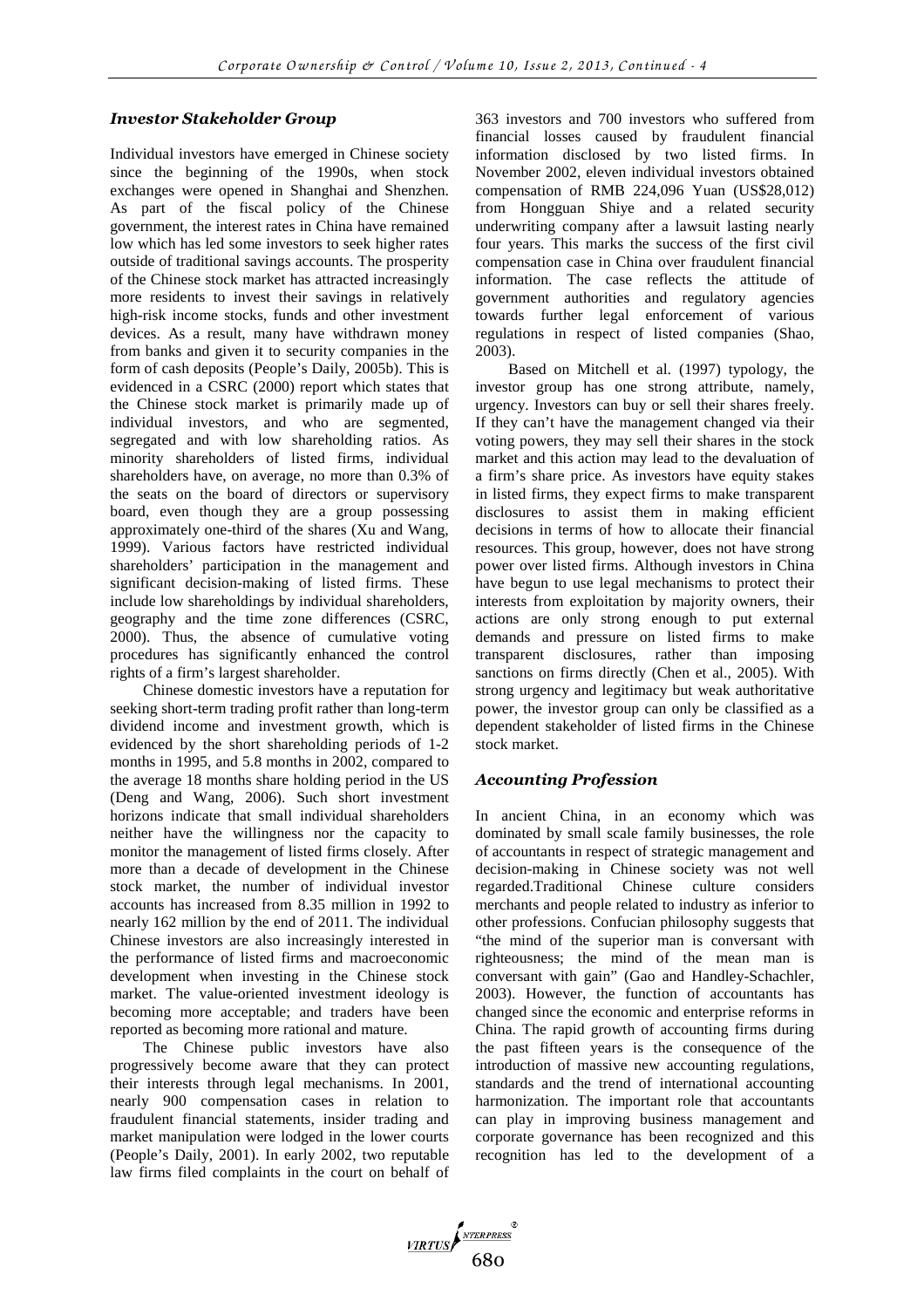certification process for the accounting workforce (Groom and Sims, 2005).

The establishment of the Chinese Institute of CPAs (CICPA) was a landmark event in the development of the CPA profession in China (Tang and Lau, 2000). The CICPA is a quasi-government organization and reports to the MOF. The CICPA's main responsibilities include registering CPAs and public accounting firms and conducting the entrance examination. In January 1994, the *People's Republic of China Registered Accountant Law* (Certified Public Accountants Act) was promulgated by the MOF. The Act defines the scope of a CPA's role, including external auditing as distinct from internal auditing and government auditing, and other accounting consultancy work such as the design of accounting systems, performing accounting projects for management and providing advice on taxation, business registration and staff training.

A further step in the development of an independent profession has been the de-linking of CPA firms from sponsoring agents, usually government departments and institutions, since 1998. With the growth of the market economy, the government's tight control over CICPA has become impractical and now accounting firms are formed as either independent partnerships or limited liability companies. The de-linking is a sign of the intention of the government to abandon direct control over CPA practices. CPA professional services have been subject to professional, legal and market discipline since then.

An important role has been played by the independent accounting and auditing firms in boosting investors' confidence in the Chinese stock market. In 1998, a survey was conducted by the CICPA among 773 listed companies as part of an "accounting and auditing market cleaning campaign" implemented between 1997 and 1999 in China. The results show that there was a significant improvement in respect of the quality of accounting and auditing work. Of the 773 companies, there were 38 companies that received qualified auditor's opinion, 55 companies were offered an auditing opinion with the attachment of an explanation. One auditing firm released a qualified auditor report to a listed firm and one auditing firm refused to issue an audit report to a listed firm. In total, 12.29% of auditing firms expressed their disagreement to the financial information provided by the listed firms. Prior to that, the issuing of a qualified auditor report to a listed firm by an auditing firm had never previously happened. The implication of these actions is that accountants in China have improved their professionalism and sense of responsibility to public investors. A survey conducted by Chinese media in June 1998 also showed that the public's confidence in qualified accountants had improved from 45% in 1994 to 81%. The image and creditability of independent accounting and auditing firms have gradually improved. However, the quality of services provided by domestic accounting and auditing firms is still far from satisfactory, especially in respect of professional ethics. In order to make higher profits, some accounting firms assist their clients to produce fraudulent financial information. Due to a lack of any sense of risk, these accounting firms do not seem to realize that public investors rely upon an auditor's opinion to make decisions regarding capital investment. The majority of corporate scandals including Hongguan Shiye and Qiongminyuan can be related to the deceptive role played by external accounting and auditing firms(Xiao et al., 2004).

This professional body has played a positive role in improving the quality of financial disclosure in the Chinese stock market. However, as one of the stakeholders of listed firms, CICPA only possesses one of the three stakeholder sorting criteria – legitimacy. CICPA doesn't have power and urgency over listed firms and CPA firms. Rather, it is the CSRC and the MOF that possess authoritative power over listed firms and CPA firms. As mentioned previously, it is the CSRC and the MOF that can impose a penalty on CPA firms that do not apply appropriate standards and such a penalty can include cancellation of a CPA firm's license, either temporarily or permanently. Therefore, by reference to the Mitchell et al. (1997) typology the CICPA can only be classified as a discretionary stakeholder of listed firms in the Chinese stock market, as it cannot threaten listed firms' capital resources.

### *Environmentalists*

Another stakeholder group of listed firms are environmentalists and the environmental authority. The State Environmental Protection Administration (SEPA) has issued several regulations and provisions related to environmental disclosure and reporting. The *Management Provision on Reporting and Registration on Pollutant Emissions* (1992) was the earliest regulation, requiring enterprises to report to the government the details of the pollutants they are responsible for and how they are managed. The *Environmental Management Provision for Construction* (1998) requires enterprises that run construction projects to produce an Environmental Impact Assessment report (EIA). The *Bulletin on Information Disclosure for Corporate Environmental Performance* (2003) stipulates that non-compliant enterprises should disclose their corporate environmental performance to the public. Local environmental protection bureaux must release corporate non-compliance lists periodically to the public through newspapers and television. This regulation requires that listed firms must disclose their environmental performance information for the previous year by March  $31<sup>st</sup>$  every year. Another regulation released in 2003, Regulations on the Environmental Inspection of Companies Accessing or

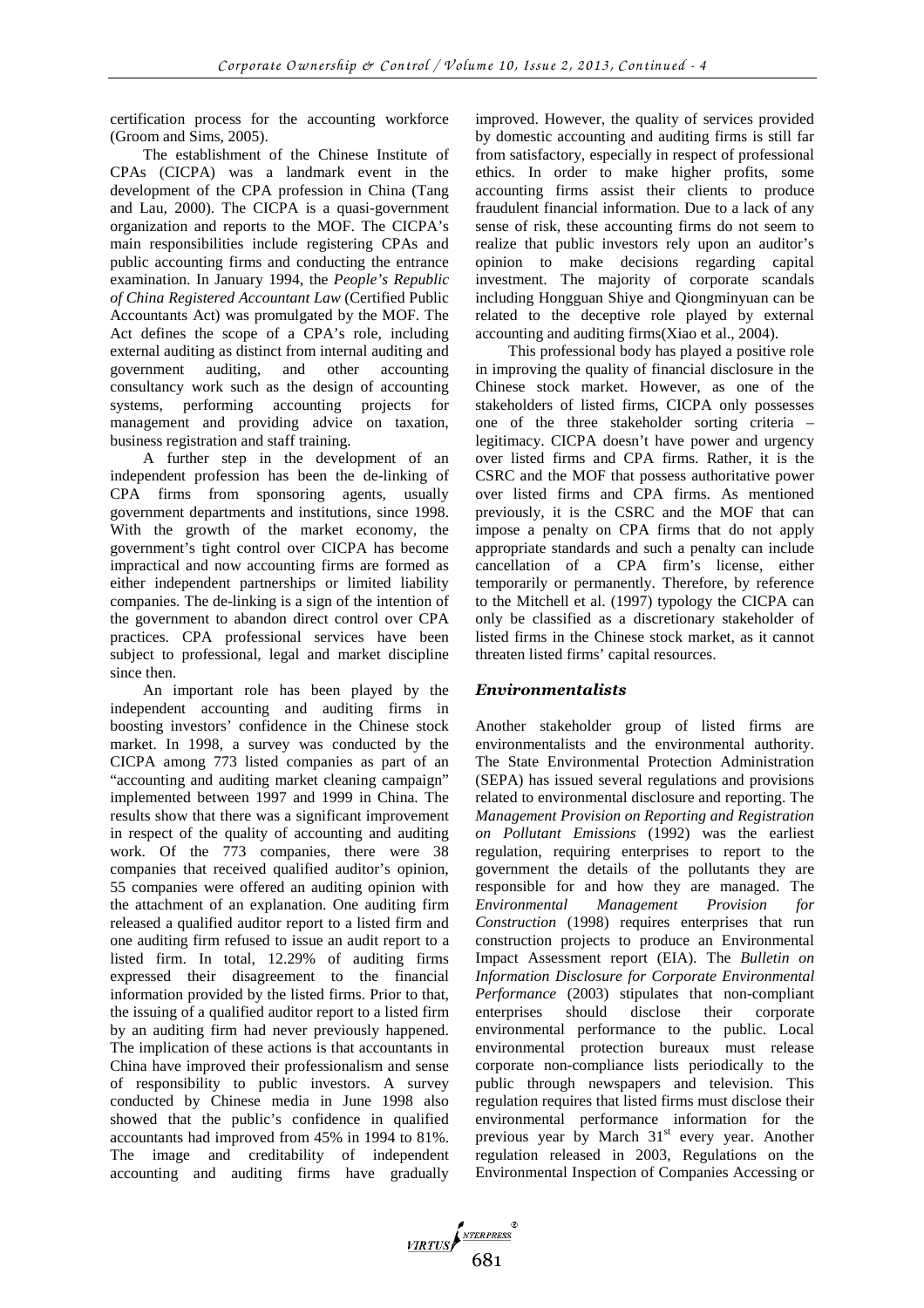Refinancing from the Stock Market, aims to prevent environmental risk associated with listed firms from certain heavily polluting industries such as metal, chemicals, oil, coal, thermal power and construction materials. The CSRC requires firms wanting to be listed on the Chinese stock exchanges to include their environmental risk and how they meet environmental standards and environment-related measurements in their prospectus of Initial Public Offerings (IPO), application files for IPO and legal statement and working reports of lawyers for IPO.

The survey of annual reports of 1195 listed firms conducted in 2003 by Guo (2005) concludes that firms in China pay less attention to corporate environmental reporting and disclosure compared to some of their western counterparts. As most of the

regulations in the Chinese stock market focus on improving corporate disclosure and reporting of firms' financial performance rather than social and environmental issues, environmental disclosure is not popular, and annual reports of listed firms rarely include environmental issues. Although possessing legitimacy attributes, environmentalists do not have strong power and urgency over the financial resources of listed firms and therefore can be classified as discretionary stakeholders of listed firms in the Chinese stock market.

Based on the discussion above concerning the emergence of new stakeholders and the changing power of particular stakeholder groups, Table 1 summarizes stakeholders and their attributes in the Chinese stock market.

**Table 1.** Stakeholders and stakeholder attributes in the Chinese stock market

| Stakeholder group              | <b>Power</b> | Legitimacy | <b>Urgency</b> | <b>Classification</b>     |
|--------------------------------|--------------|------------|----------------|---------------------------|
| <b>Creditor</b>                | High         | High       | High           | Definitive stakeholder    |
| Regulatory agency              | High         | High       | High           | Definitive stakeholder    |
| <i>Investor</i>                | Low          | High       | High           | Dependent stakeholder     |
| <b>Accounting Profession</b>   | Low          | High       | Low            | Discretionary stakeholder |
| <i><b>Environmentalist</b></i> | Low          | High       | Low            | Discretionary stakeholder |

#### Conclusion

As a consequence of the development of the Chinese economy, there has been an emergence of "new" stakeholder groups. New stakeholder groups include creditors, regulatory agencies, investors, professional associations and environmentalists. Applying Mitchell et al.'s (1997) stakeholder typology, the assessment of stakeholder attributes clearly shows the regulatory agency group is the most powerful stakeholder group for listed firms in the Chinese stock market. The MOF, the CSRC and the Shanghai and Shenzhen stock exchanges can be jointly identified as definitive stakeholders, as they possess three strong stakeholder attributes, namely, power, legitimacy and urgency over the capital resources of listed firms. Although the creditor group is also considered a definitive stakeholder, the regulatory agency group has political power which we consider gives this group the number one position. To be continuously listed in the Chinese stock market and obtain financial resources from shareholders, listed firms must follow the rules and regulations enforced by those regulatory agencies.In relation to the creditor group the changed banking environment in China has transferred this stakeholder group from a discretionary stakeholder to a definitive stakeholder. The creditor group now possesses three stakeholder attributes that are closely related to the economic stake creditors have in listed firms. Being profitoriented itself, this group possesses power to control the capital resources relied upon by listed firms. Investors are dependent stakeholders and, due to relatively weak legal mechanisms, have limited power over listed firms. However, investors strongly exhibit one of the attributes, namely, urgency. They can take immediate actions by selling their shares when they feel their legitimate interests are not being served by the management of listed firms. The professional association, CICPA, exhibits strong legitimacy but lacks power and urgency over listed firms in the Chinese stock market, which makes it a discretionary stakeholder. Environmentalists have emerged as a stakeholder group more recently with the greater awareness given to corporate environmental performance and disclosure to the public. Like the professional associations, Environmentalists would be considered discretionary stakeholders as they only have the legitimacy attribute. Therefore, as a result of the economic reforms in China we can see the change in ownership structures of firms from state-owned enterprises where the sole stakeholder was the Government to a westernized capital market with listed firms and multiple stakeholders. This change will prompt the management of listed firms in China to be more aware of the need for stakeholder management to be successful into the future.

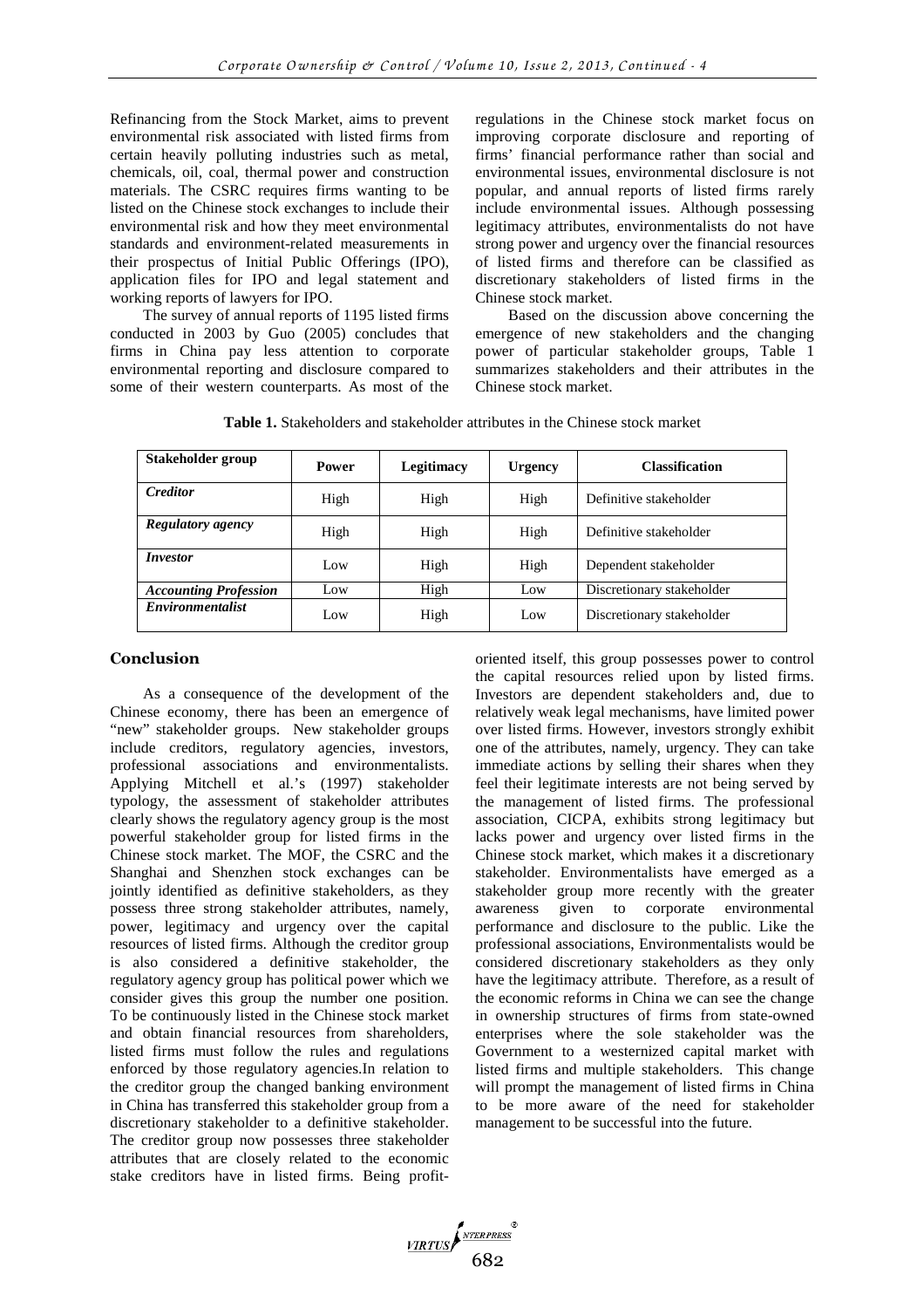#### Reference

- 1. Agle, B. R., Mitchell, R. K. and Sonnenfeld, J. A. (1999), "Who matters to CEOs? An investigation of stakeholder attributes and salience, corporate performance, and CEO values", *Academy of Management Journal*, Vol. 42, No. 5, pp. 507-525.
- 2. Bailey, D., Harte, G. and Sugden, R. (2000), "Corporate disclosure and deregulation of international investment", *Accounting, Auditing and Accountability*, Vol.13, No. 2, pp.197-218.
- 3. Berkman, H. (2008), "Political connections and minority-shareholder protection: evidence from securities-market regulation in China", AFA 2009 San Francisco Meeting Paper. Available at SSRN: http://ssrn.com.
- Berman, S. L., Andrew, C., Kotha, S. J. and Thomas, M. (1999), "Does stakeholder orientation matter? The relationship between stakeholder management models and firm financial performance", *Academy of Management Journa*l, Vol.42, No.5, pp.488-506.
- 5. Chen, G., Firth, M., Gao, D. N. and Rui, O. L. (2005),"Is China's securities regulatory agency a toothless tiger? Evidence from enforcement actions", *Journal of Accounting and Public Policy*, Vol.24, pp. 451-488.
- 6. China Daily. (2005), "Modern financial firms being established", January. Available at http://www.chinadaily.com.cn.
- 7. CSRC. (2000), "Information disclosure and corporate governance in China".
- 8. CSRC. (2009), "Development of the Chinese stock market". Available at http://www.csrc.gov.cn.
- 9. CSRC. (2011), "CSRC Annual Report, 2011".
- 10. Deegan, C. (2006), *Financial Accounting Theory*, McGraw-Hill Australia Pty Limited.
- 11. Deng, X. and Wang, Z. (2006), "Ownership structure and financial distress: evidence from public-listed companies in China", *International Journal of Management*, Vol.23, No.3, pp. 486-502.
- 12. Freeman, R. (1984). Strategic management: a stakeholder approach, Marshall, MA, Pitman.
- 13. Friedman, A. L. and Miles, S. (2002), "Developing stakeholder theory", *Journal of Management Studies*, Vol.39, No.1, pp. 1-21.
- 14. Gao, S. and Handley-Schachler, M. (2003),"The influences of Confucianism, Feng Shui and Buddhism in Chinese accounting history", *Accounting, Business and Financial History*, Vol. 13, No.1, pp. 41-68.
- 15. Glaeser, E., Johnson, S. and Shleifer, A. (2001), "Coase versus the coasians", *Quarterly Journal of Economics*, Vol.116, pp.853-899.
- 16. Groom, C. and Sims, R. (2005),"The emerging role and function of accountants and the accounting profession in ensuring good corporate governance in China: are accountants keeping up?",*Corporate Governance – Challenges for China*, Law Press, China.
- 17. Guo, P. Y. (2005), "Corporate environmental reporting and disclosure in China". Available at http://www.csr-asia/upload/environmentalreporting.
- 18. Hill, C. W. L. and Jones, T. M. (1992), "Stakeholderagency theory", *Journal of Management Studies*, Vol.29, No.2, pp.131-154.
- 19. Lin, Y. F. and Tan, G. F. (1999),"Policy burdens, accountability and soft budget constraint", *American Economic Review*, Vol.89, No.2, pp.426−431.
- 20. March, J. C. and Simon, H. A. (1958),*Organizations*, New York: John Wiley and Sons.
- 21. Mitchell, R. K., Agle, B. R. and Wood, D. J. (1997), "Towards a theory of stakeholder identification and salience: defining the principle of who and what really counts", *Academy of Management Journal*, Vol.22, pp. 853-866.
- 22. Nasi, J., Nasi, S., Phillips, N. and Zyglidopoulos, S. (1997),"The evolution of corporate social responsiveness", *Business and Society*, Vol. 36, No.3, pp. 296-321.
- 23. Neu, D., Warsame, H. and Pedwell, K. (1998), "Managing public impressions: environmental disclosures in annual reports", *Accounting, Organizations and Society,*Vol.25, No.3, pp.265-282.
- 24. OECD. (2010), "Economic Survey of China"*.*
- 25. People's Daily. (2001), "Stock Market Being Sensibly Regulated".
- 26. People's Daily. (2005a),"China's Development Brings Opportunities to the World".
- 27. People's Daily. (2005b),"CSRC Pledges to Improve Transparency".
- 28. People's Daily. (2005c), "World Eyes China as New Source of Fortune".
- 29. Petkova, I. (2008), "The financial sector of China". Available http://www.chinanetwork.hu/porta/downloads/MAGY AR/publikacio/2008.
- 30. Pfeifer, J. (1981), *Power in organizations*. Marshfield, MA: Pitman.
- 31. Pfeifer, J. andSalancik, G. (1978), *The external control of organizations: a resource dependence perspective*. New York: Harper & Row*.*
- 32. Qiang, Q. (2003),"Corporate governance and stateowned shares in China listed companies", *Journal of Asian Economics*, Vol.14, pp.771-783.
- 33. Ren, L. Q., Krabbendam, K. and Weerd-Nederhof, P. (2005),"The stakeholder approach to the Chinese SOEs: A finance perspective", *Economic Research*, Chiba University, Vol.20, No.3, pp.39-65.
- 34. Roberts, R. W. (1992), "Determinants of corporate social responsibility disclosure: an application of stakeholder theory", *Accounting, Organizations and Society*, Vol.17, No.6, pp.595-612.
- 35. Scott, S. G. and Lane, N. R. (2000), "A stakeholder approach to organizational identity", *The Academy of Management Review*, Vol.25, No.1, pp.42-62.
- 36. Shao, Z. W. (2003),"Civil law on Fraud Evolves", *China Daily*, 10<sup>th</sup> January.
- 37. Suzuki, Y., Miah, M. D. and Yuan, J. Y. (2008), "China's non-performing bank loan crisis: the role of economic rents", *Journal compilation*, Crawford School of Economics and Government, The Australian National University and Blackwell Publishing Asia Pty Ltd, 57-70.
- 38. Tam, O. K. (2002), "Ethical Issues in the Evolution of Corporate Governance in China", *Journal of Business Ethics*, Vol. 37, pp.303-320.
- 39. Tang, Q. and Lau, A. (2000),"Accounting reforms in China: a transition from state plan and controloriented system to capital market-oriented system", *Managerial Finance*, Vol. 26, No.5, pp.80-99.
- 40. Ullmann, A. A. (1985), "Data in search of a theory: a critical examination of the relationships among social performance, social disclosure, and economic performance of US firms", *Academy of Management Review*, Vol.10, No.3, pp. 540-557.